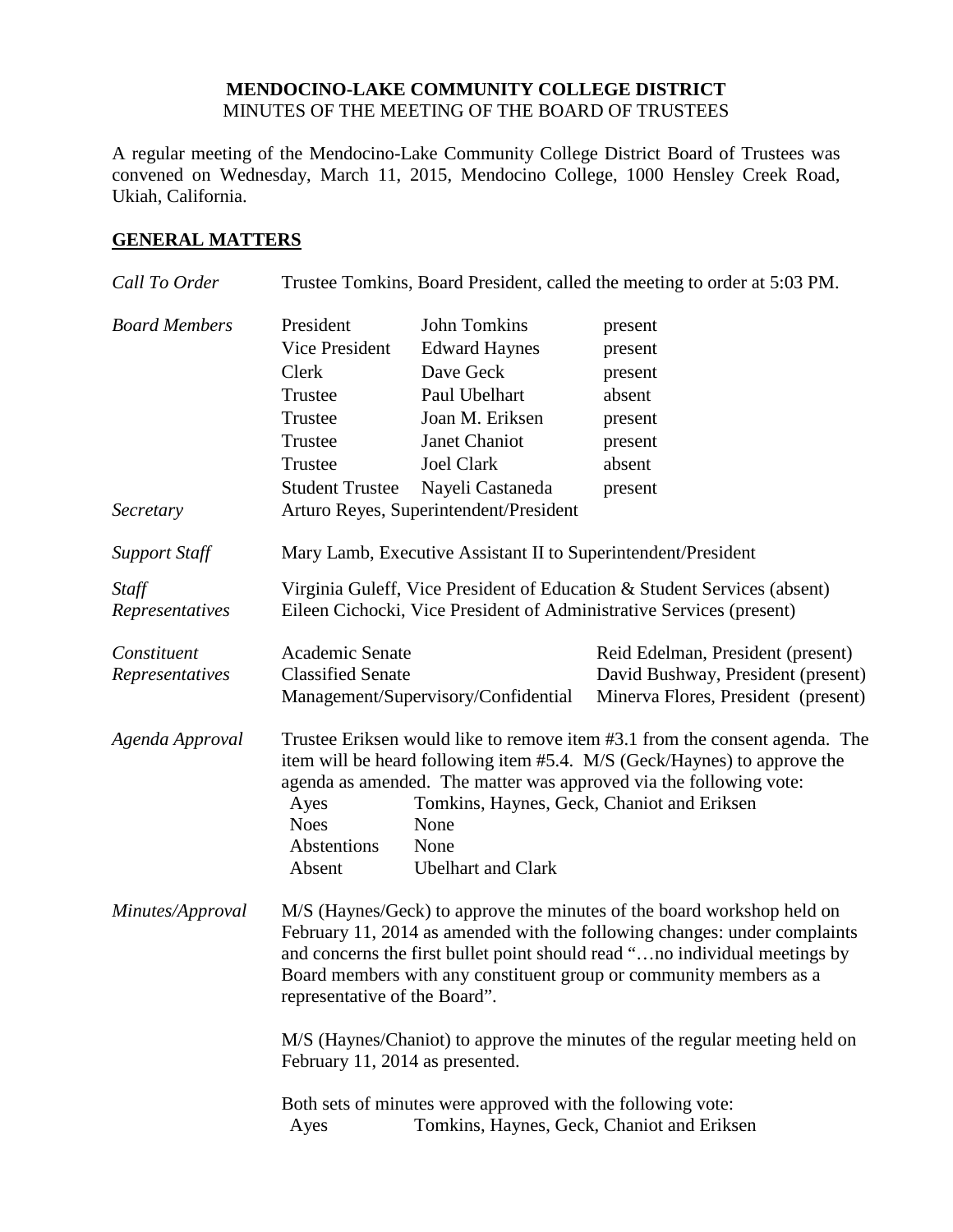| <b>Noes</b> | None                      |
|-------------|---------------------------|
| Abstentions | None                      |
| Absent      | <b>Ubelhart and Clark</b> |

*Public Comments* There were no public comments presented at this time.

# **PRESIDENT'S REPORT**

A written report was submitted by Superintendent/President Reyes. The following was offered in addition:

- Superintendent/President Reyes reminded the members of the Board our follow-up visit from the ACCJC will take place on April  $13<sup>th</sup>$  &  $14<sup>th</sup>$  and will be performed by a 3-person team led by Dr. Ronald Taylor, Superintendent/President of Merced College.
- Trustee Haynes expressed his support of an event to show the Board's appreciation to everyone who has participated in the accreditation process following the April visit. The Administration will work to determine a date to hold this recognition possibly during the week following visit.

# **CONSENT AGENDA**

Superintendent/President Reyes reminded the Board members present that Items 3.6, 3.7, 3.8 and 3.10 have been amended with copies of the changes presented for their consideration.

M/S (Haynes/Geck) RESOLVED, That the Mendocino-Lake Community College District Board of Trustees does hereby approve the Consent Agenda as amended with the following vote:

| Tomkins, Haynes, Geck, Chaniot, and Eriksen |
|---------------------------------------------|
| None                                        |
| None                                        |
| Clark & Ubelhart                            |
|                                             |

Items with an asterisk \* were approved by one motion as the Consent Agenda.

# **Personnel**

*Employment – Part Time Faculty* \*RESOLVED, That the Mendocino-Lake Community College District Board of Trustees does hereby approve the employment of the part-time faculty as submitted and presented at the meeting.

- *Volunteers* \*RESOLVED, That the Mendocino-Lake Community College District Board of Trustees does hereby approve the list of Volunteers as submitted and presented at the meeting.
- *Administrator Contracts* \*RESOLVED, That the Mendocino-Lake Community College District Board of Trustees does hereby approve the list of Administrator Contracts as submitted and presented at the meeting.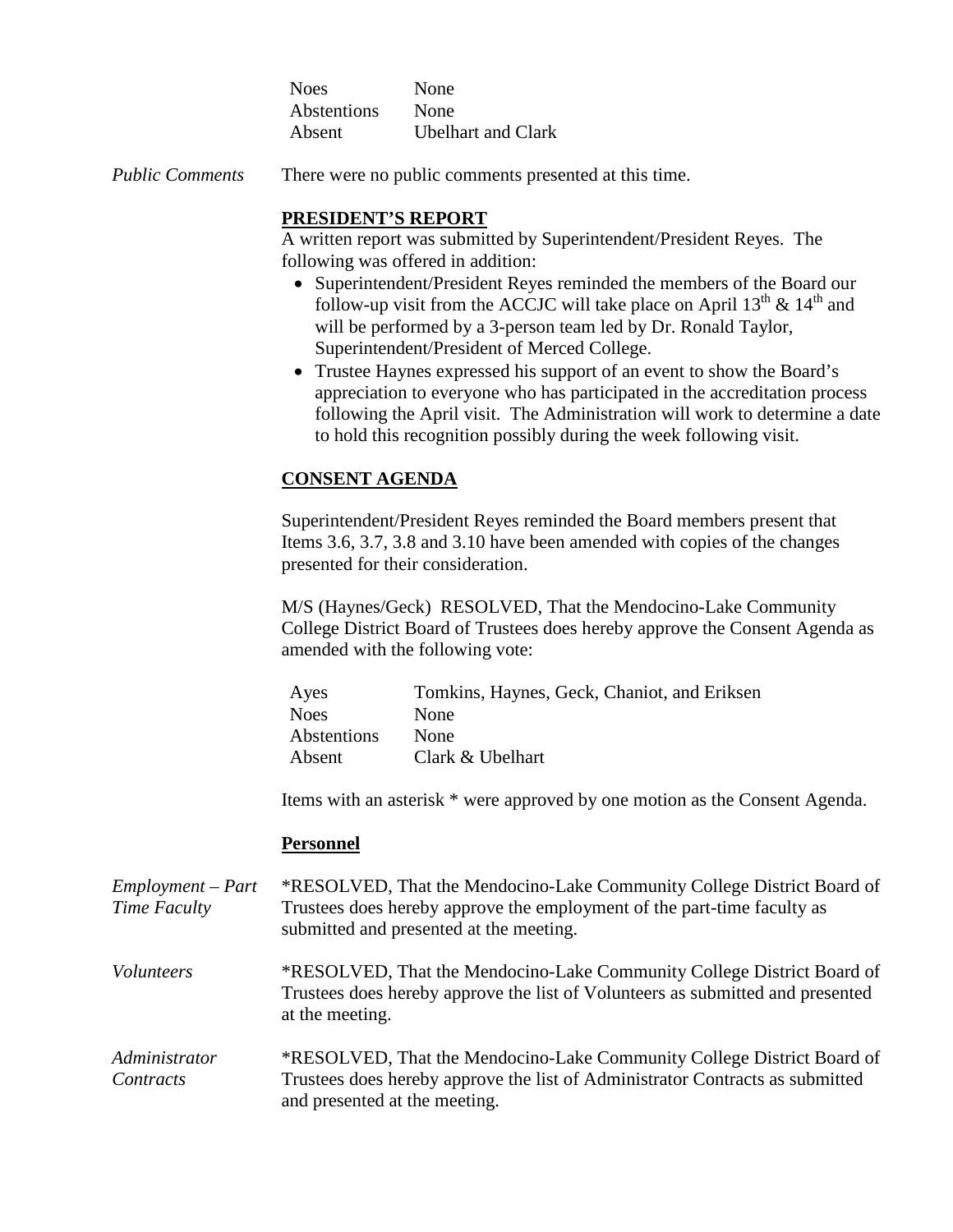| Faculty Contracts -<br>Tenure Track<br>Faculty                                                                                           | *RESOLVED, That the Mendocino-Lake Community College District Board of<br>Trustees does hereby approve the Faculty Contracts for probationary faculty as<br>submitted and presented at the meeting.                                                                                                                                                                |
|------------------------------------------------------------------------------------------------------------------------------------------|--------------------------------------------------------------------------------------------------------------------------------------------------------------------------------------------------------------------------------------------------------------------------------------------------------------------------------------------------------------------|
|                                                                                                                                          | Once the consent agenda was approved, Leslie Banta, Nicholas Petti and<br>Rodney Grisanti were congratulated for achieving the status of a permanent<br>tenured faculty member. They were each recognized for their hard work and<br>dedication to our students which was followed by brief remarks and an<br>expression of thanks made by each of the recipients. |
| Professional<br>Development Leave                                                                                                        | *RESOLVED, That the Mendocino-Lake Community College District Board of<br>Trustees does hereby approve the Professional Development Leave request for<br>the fall 2015 semester for John Koetzner and for the spring 2016 semester for<br>Sarah Walsh as submitted and presented at the meeting.                                                                   |
| Employment -<br>Classified                                                                                                               | *RESOLVED, That the Mendocino-Lake Community College District Board of<br>Trustees does hereby approve the employment of Victoria Ramos as a Financial<br>Aid Technician as submitted and presented at the meeting.                                                                                                                                                |
| $Employment -$<br>Temporary, Full-<br>Time,<br>Categorically-<br><b>Funded Faculty</b><br>Positions                                      | *RESOLVED, That the Mendocino-Lake Community College District Board of<br>Trustees does hereby approve a one-year categorically-funded contract for<br>2015-2016 for Tanja Ramming as a CalWorks Coordinator/Counselor, Cintya<br>DaCruz as an EOPS counselor, and Alicia Mendoza as a CAMP counselor as<br>submitted and presented at the meeting.                |
| Management/Super<br>visory/Confidential<br>Tentative<br>Agreement, 2014-15                                                               | *RESOLVED, That the Mendocino-Lake Community College District Board of<br>Trustees does hereby ratify the 2014-15 tentative agreement between the<br>Mendocino-Lake Community College District and the<br>Management/Supervisory/Confidential employees as submitted and presented<br>at the meeting.                                                              |
| Mendocino-Lake<br><b>Community College</b><br>Classified<br><b>Bargaining</b><br>Unit/SEIU-Local<br>1021, Tentative<br>Agreement 2014-15 | *RESOLVED, That the Mendocino-Lake Community College District Board of<br>Trustees does hereby ratify the 2014-15 tentative agreement between the<br>Mendocino-Lake Community College District and the Mendocino-Lake<br>Classified Bargaining Unit/SEIU-Local 1021 as submitted and presented at the<br>meeting.                                                  |
| Fiscal Report as of<br>January 31, 2015                                                                                                  | <b>Other Items</b><br>*RESOLVED, That the Mendocino-Lake Community College District Board of<br>Trustees does hereby accept the fiscal report as submitted.                                                                                                                                                                                                        |
| Donation of<br>Automobile                                                                                                                | *RESOLVED, That the Mendocino-Lake Community College District Board of<br>Trustees does hereby accept the donation of automobile by David Holland as<br>presented.                                                                                                                                                                                                 |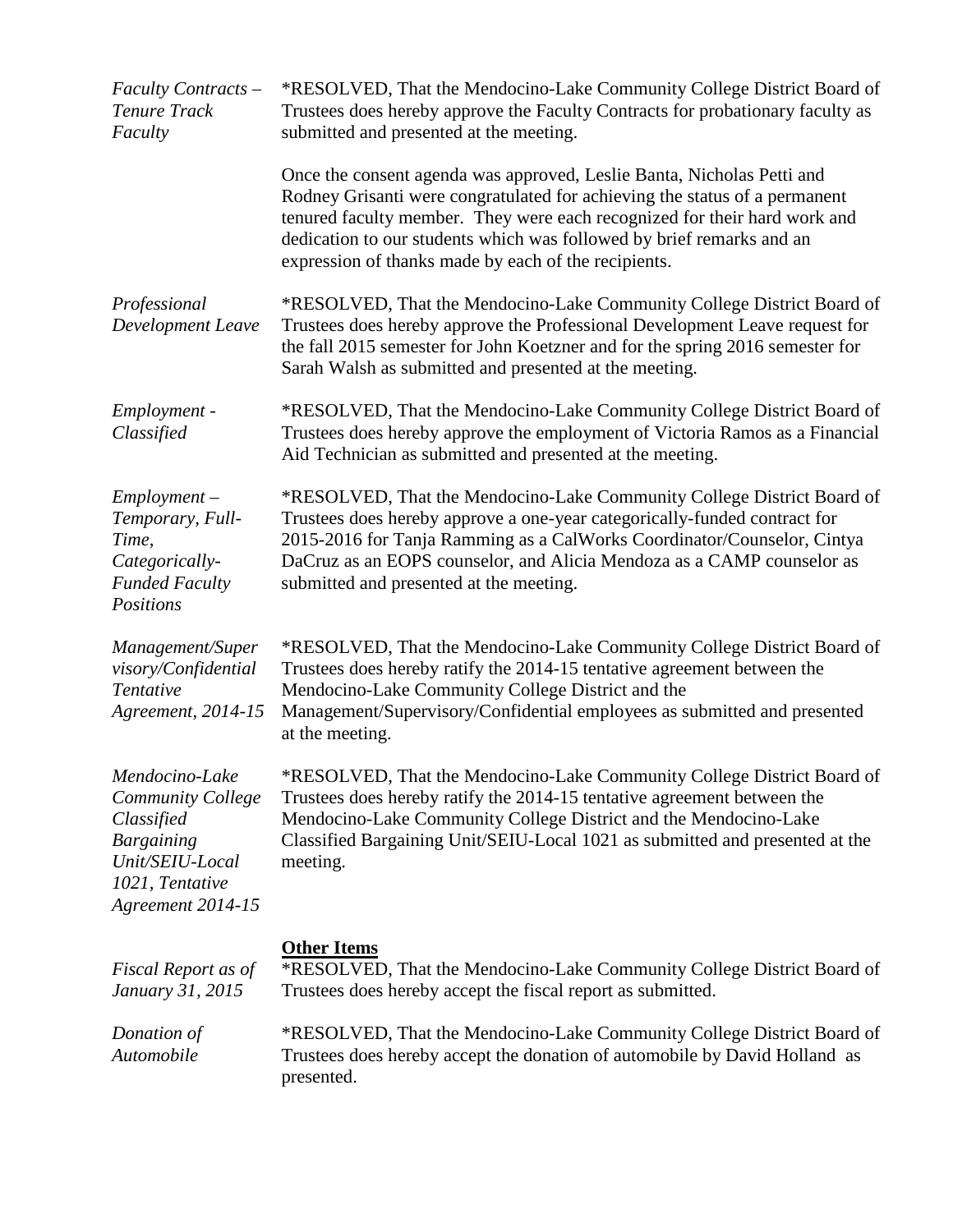#### **ACTION ITEMS**

*Accreditation 2015 Institutional Follow-Up Report*

Superintendent/President Reyes expressed his thanks for the in-house cover and production work that went into the report and was completed by Director Silva and our duplicating team. Our approach to completing the report has been to use a direct format which addresses each of the recommendations. This has been completed by citing each recommendation followed by a narrative of the work completed to address the recommendation and finishes with a resolution section which summarizes the actions taken. He also pointed out pages 23  $\&$ 24 which identify the various pieces of evidence documentation used to support the report information.

Superintendent/President Reyes informed the Board he feels this is a strong document which addresses all of the recommendations from the previous visit as well as from the commission.

After Board review and discussion where changes to the narrative at the top of page 20 as well as two identified typographical corrections were deemed as necessary, the Board took the following action: M/S (Chaniot/Geck) to approve the Accreditation 2015 Institutional Follow Up Report as corrected. The motion was approved with the following vote:

| Ayes        | Tomkins, Haynes, Geck, Chaniot, and Eriksen |
|-------------|---------------------------------------------|
| Noes        | <b>None</b>                                 |
| Abstentions | None                                        |
| Absent      | Clark and Ubelhart                          |

After the vote was taken, Trustee Geck expressed his thanks for the inclusion of the flowcharts and appreciates all the work that went into the report.

| Awarding of Audit<br>Contractor for<br><b>Fiscal Year Ending</b><br>June 30, 2015 | Ayes<br><b>Noes</b><br>Abstentions<br>Absent | After discussion and clarification of the recommended standard for the number<br>of years an audit manager is used in in succession, the board took the following<br>action: M/S (Haynes/Chaniot) RESOLVED, That the Mendocino-Lake<br>Community College District Board of Trustees does hereby award the Audit<br>Contract for the fiscal year ending June 30, 2015 to the Certified Public<br>Accounting Firm of $K^{\bullet}$ Coe Isom as presented with the following vote:<br>Tomkins, Haynes, Geck, Chaniot, and Eriksen<br>None<br>None<br>Clark and Ubelhart |
|-----------------------------------------------------------------------------------|----------------------------------------------|----------------------------------------------------------------------------------------------------------------------------------------------------------------------------------------------------------------------------------------------------------------------------------------------------------------------------------------------------------------------------------------------------------------------------------------------------------------------------------------------------------------------------------------------------------------------|
| Signage for<br>Demonstration<br>Vineyard                                          | by funding from the Gala.                    | Foundation Executive Director Fairbairn presented an example of the proposed<br>signage for the demonstration vineyard. She is working with Beau Johnson<br>from Reliable Mill Supply to create a wood and steel sign to be placed at the<br>entrance to the vineyard. The sign will be installed and the cost will be covered                                                                                                                                                                                                                                       |
|                                                                                   | Ayes                                         | M/S (Haynes/Geck) RESOLVED, That the Mendocino-Lake Community<br>College District Board of Trustees does hereby approve the signage for the<br>demonstration vineyard as presented with the following vote:<br>Tomkins, Haynes, Geck, Ubelhart, Chaniot, and Eriksen                                                                                                                                                                                                                                                                                                 |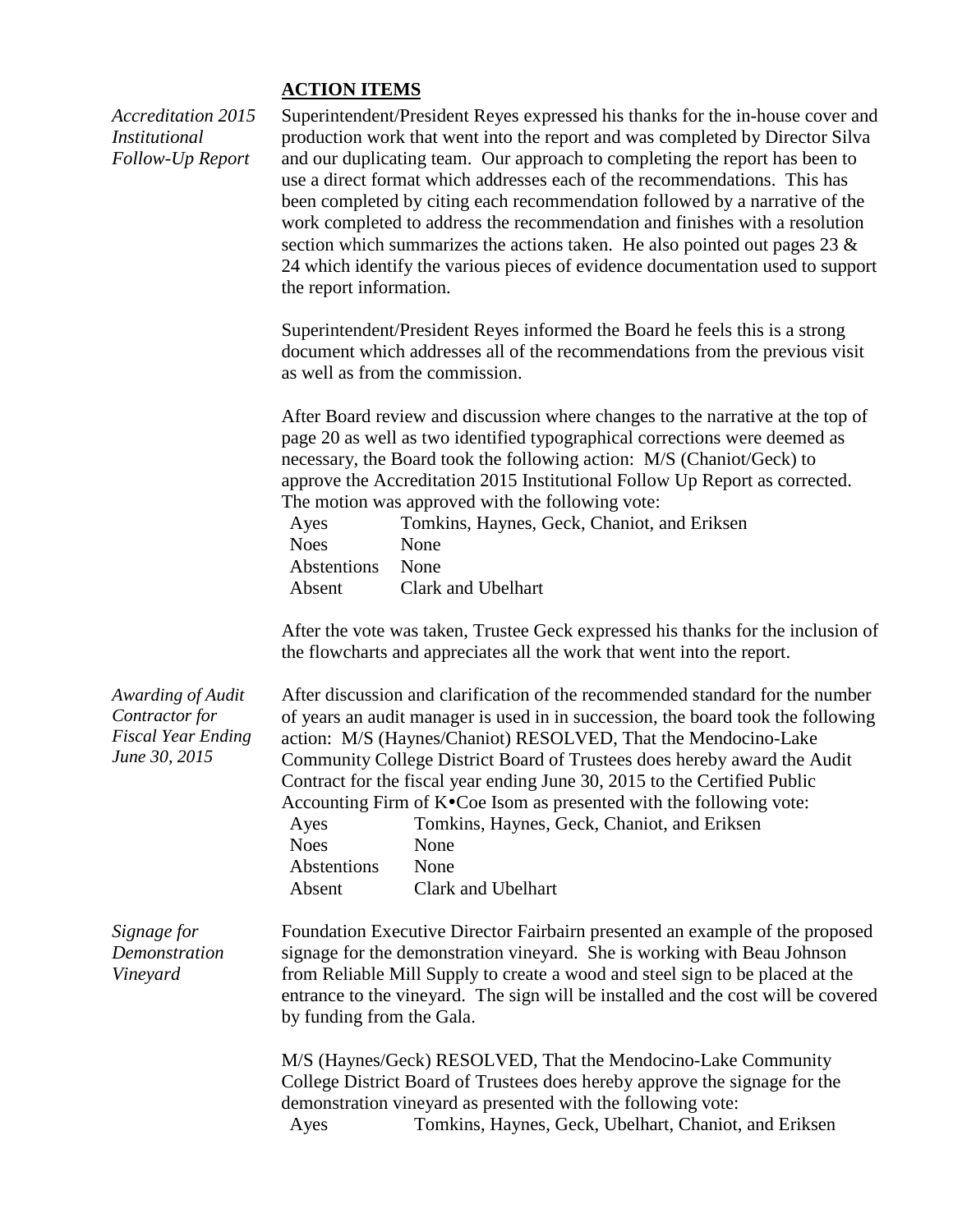|                                                                                                           | <b>Noes</b><br>Abstentions<br>Absent                                                                                                                                                                                                                                                                                                                                                                                                                                                                                   | None<br>None<br>Clark & Ubelhart                                                                                                                                                                                                                                                                 |
|-----------------------------------------------------------------------------------------------------------|------------------------------------------------------------------------------------------------------------------------------------------------------------------------------------------------------------------------------------------------------------------------------------------------------------------------------------------------------------------------------------------------------------------------------------------------------------------------------------------------------------------------|--------------------------------------------------------------------------------------------------------------------------------------------------------------------------------------------------------------------------------------------------------------------------------------------------|
| 2015 California<br>Community College<br>Trustees (CCCT)<br><b>Ballot for Board of</b><br><b>Directors</b> | After discussion, the board determined the candidates they would support in the<br>Trustee Board of Directors election. M/S (Chaniot/Geck) RESOLVED, That<br>the Mendocino-Lake Community College District Board of Trustees does<br>hereby approve the casting of the Board's vote for the following candidates:<br>Ransford, Chaniot, Jones, Edgar, Hastey, Otto and Ontiveros by the following<br>vote:                                                                                                             |                                                                                                                                                                                                                                                                                                  |
|                                                                                                           | Ayes<br><b>Noes</b>                                                                                                                                                                                                                                                                                                                                                                                                                                                                                                    | Tomkins, Haynes, Geck, Chaniot, and Eriksen<br>None                                                                                                                                                                                                                                              |
|                                                                                                           | Abstentions<br>Absent                                                                                                                                                                                                                                                                                                                                                                                                                                                                                                  | None<br><b>Clark and Ubelhart</b>                                                                                                                                                                                                                                                                |
| $Employment -$<br>Short-Term<br>Employees                                                                 | Trustee Eriksen expressed her concern regarding employees working prior to<br>Board approval. In this case, several of the employees have already completed<br>their work assignment. Superintendent/President Reyes addressed this concern<br>reminding the Board since they only meet once a month, an item such as this is<br>presented for ratification as the Superintendent/President has already acted on<br>behalf of the Board to approve the hiring of the employees prior to their<br>employment.           |                                                                                                                                                                                                                                                                                                  |
|                                                                                                           | Ayes<br><b>Noes</b><br>Abstentions<br>Absent                                                                                                                                                                                                                                                                                                                                                                                                                                                                           | M/S (Haynes/Eriksen) RESOLVED, That the Mendocino-Lake Community<br>College District Board of Trustees does hereby ratify the employment of the<br>short-term employees as presented by the following vote:<br>Tomkins, Haynes, Geck, Chaniot, and Eriksen<br>None<br>None<br>Clark and Ubelhart |
| Education and<br><b>Student Services</b><br>Report                                                        | <b>INFORMATIONAL REPORTS</b><br>A written report was submitted by Virginia Guleff, Vice President of Education<br>and Student Services.<br>Trustee Geck expressed his appreciation regarding the on-going work to                                                                                                                                                                                                                                                                                                      |                                                                                                                                                                                                                                                                                                  |
|                                                                                                           |                                                                                                                                                                                                                                                                                                                                                                                                                                                                                                                        | establish concurrent enrollment on high school campuses.                                                                                                                                                                                                                                         |
| Administrative<br><b>Services Report</b>                                                                  | A written report was submitted by Eileen Cichocki, Vice President of<br>Administrative Services. The following was offered in addition:<br>The news from Sacramento is reflecting an increase to the revenue amounts<br>received versus the revenue amounts which were estimated. These new<br>revenue figures will be reflected in the April revised budget which will be<br>presented at next month's board meeting.<br>Work is continuing to move forward on the implementation of the new<br>$\bullet$<br>website. |                                                                                                                                                                                                                                                                                                  |
| Mendocino College<br>Foundation, Inc.                                                                     |                                                                                                                                                                                                                                                                                                                                                                                                                                                                                                                        | The following oral report was presented by Katie Fairbairn, Executive Director<br>of the Mendocino College Foundation, Inc.<br>The Foundation donations are currently tracking ahead of the same time                                                                                            |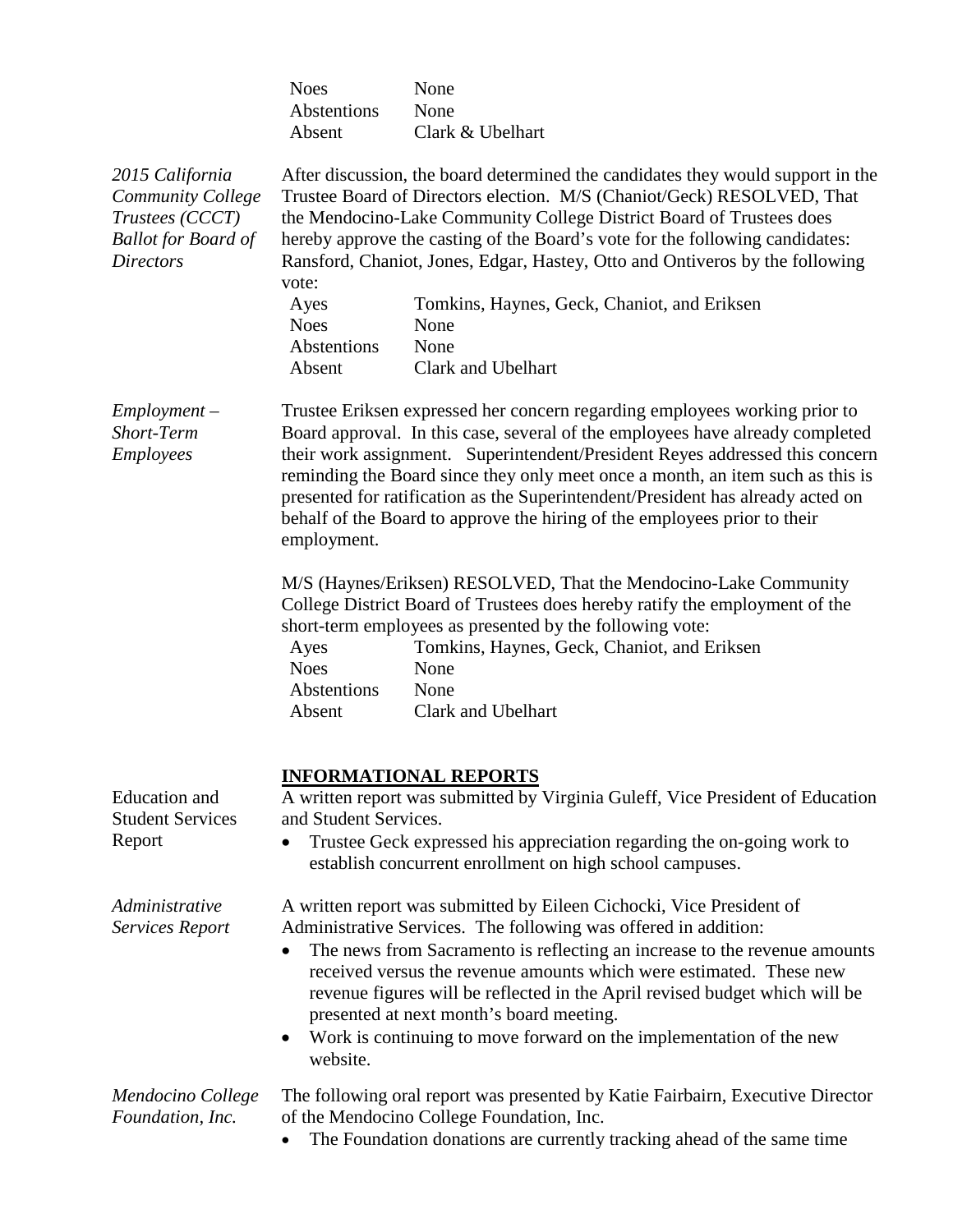period last year.

*Constituents Group Reports*

#### *Academic Senate:*

A written report was submitted by the Academic Senate President Reid Edelman. The following was offered in addition:

• In reviewing his report, Academic Senate President Edelman identified an error in the date of the pre-plenary session which will be held on March  $27<sup>th</sup>$ and not February  $27<sup>th</sup>$ .

The following oral reports were presented at the meeting:

#### *Classified Senate:*

Classified Senate President Bushway stated he had nothing to report.

#### *Management/Supervisory/Confidential:*

Management/Supervisory/Confidential President Minerva Flores stated she had nothing to add.

#### *ASMC:*

A written report was submitted by the Associated Students of Mendocino College President Melissa Reynolds. Student Trustee Nayeli Castaneda added the following:

- The blood drive will take place March 24th and not March 25th.
- Trustee Chaniot expressed her thanks to ASMC President Reynolds for her monthly submissions.

The revisions to the Board policies are presented as information for review. Voting on these revisions will take place at the April 2015 meeting.

After lengthy discussion regarding the policies presented, Board President Tomkins directed Trustee Eriksen to meet with staff regarding her suggested changes to the policies presented.

Trustee Haynes expressed his concern regarding the Sexual Assaults policy. He asked if students were involved in writing this policy and feels students are not aware of the implications of the title of sexual offender. He also asked about the rights of an alleged perpetrator which he feels the policy does not address. He feels we need to be questioning many other entities regarding this policy which may include the District Attorney's Office, local law enforcement and Project Sanctuary. He will forward a link to Stanford's policy for other members to review.

Trustee Chaniot suggested ongoing training in this area but reminded members our policy needs to be updated to meet at least the minimum the requirements of the newly implemented new legislation.

S/P Reyes suggested the formation of a sub-committee which could follow up with on the Board member suggestions. Board President Tomkins directed Trustee Haynes, Trustee Eriksen, Student Trustee Castaneda, as well as an additional student who attended the General Assembly sessions for students regarding this policy to meet with staff to address the stated concerns.

*Board Policy Additions and Revisions – First Reading*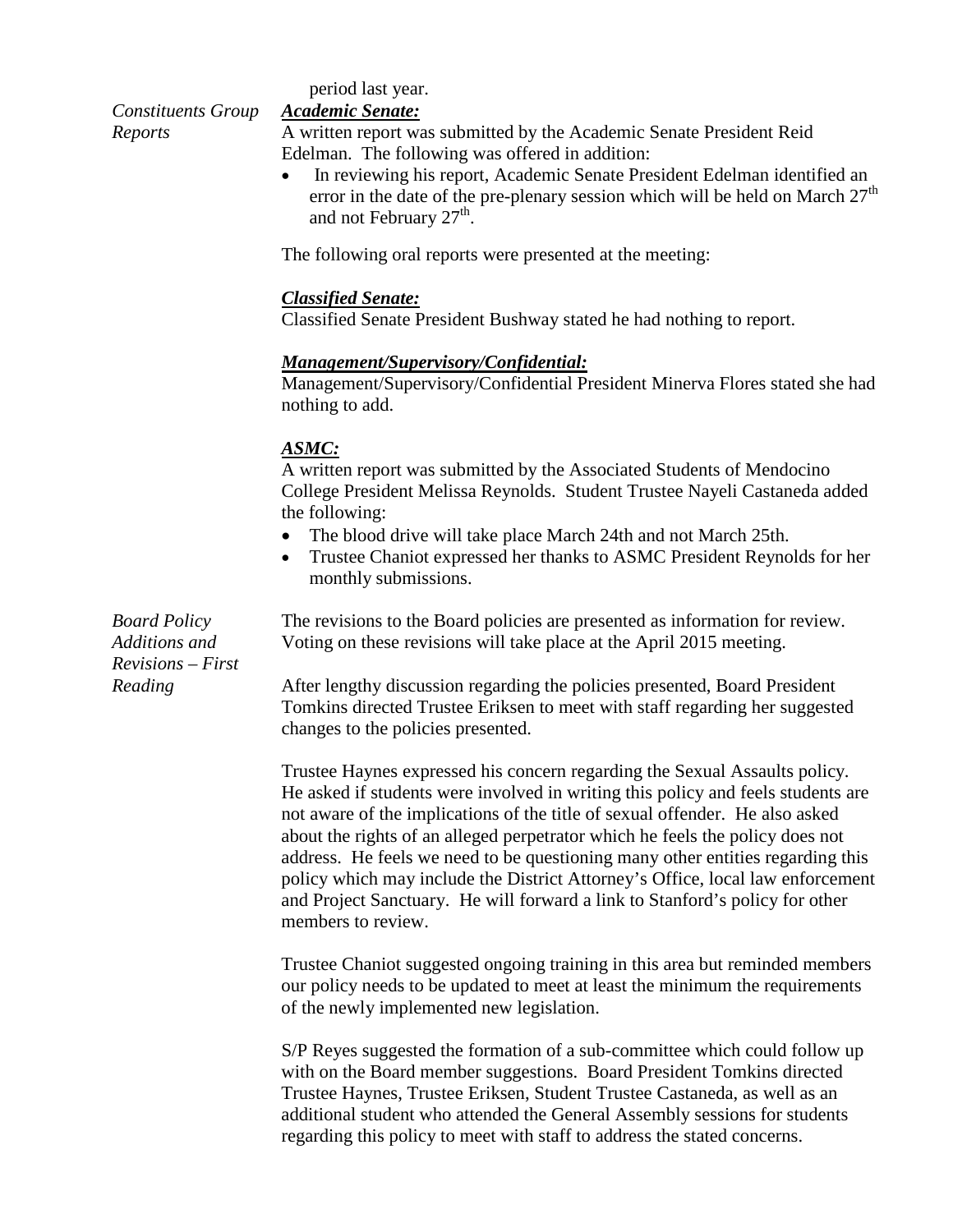*Point Arena Field Station Fund Raising Committee* There was no report submitted by the Point Arena Field Station Fund Raising committee this month.

### **TRUSTEE COMMUNICATION**

#### *Trustee Reports* **Oral report by Trustee Chaniot:**

- Trustee Chaniot stated she attended the Emeritus event which was in her opinion, very well done.
- She sat in on Chancellor Harris' report during the CCLC and CCCT joint meeting where the focus was Student Success and Access. California Community Colleges have been tasked with many new initiatives in these areas.
- She would like to see a future agenda item include a big picture presentation on Education Plans. Do we have everything we need to complete the plans and how we are faring in this area?

### **Oral report by Trustee Tomkins:**

• Trustee Tomkins updated the Board on the Lake County Friends of Mendocino College meeting where Superintendent/President addressed the group.

### **Oral report by Trustee Eriksen:**

- Trustee Eriksen stated she attended several meetings including the AAUW Scholarship committee meeting and the meeting of the Ukiah High Alumni Association.
- Trustee Eriksen also attended the Mendocino Women's Political Coalition (MWPC) annual Women's History Gala where an interesting presentation was made.

# **Oral report by Trustee Haynes:**

• Trustee Haynes stated he attended the Emeritus event which was very nice, but had nothing else to add.

# **Oral report by Trustee Geck:**

Trustee Geck stated he had nothing to add.

# **Oral report by Trustee Castaneda:**

• Trustee Castaneda stated she had nothing to add.

# **CLOSED SESSION**

The Board adjourned to Closed Session at 7:48PM. Board President Tomkins announced that items 8.1 Conference with real property negotiator; 8.2 Collective Bargaining/Meet and Confer; 8.3 Conference with Legal Counsel – Anticipated Litigation; 8.4 Public Employee Discipline/Dismissal/Release and 8.5 Public Employee Performance Evaluation will be discussed.

The Board returned to open session at 9:50PM with Board President Tomkins reporting the following action taken on the items discussed in closed session: